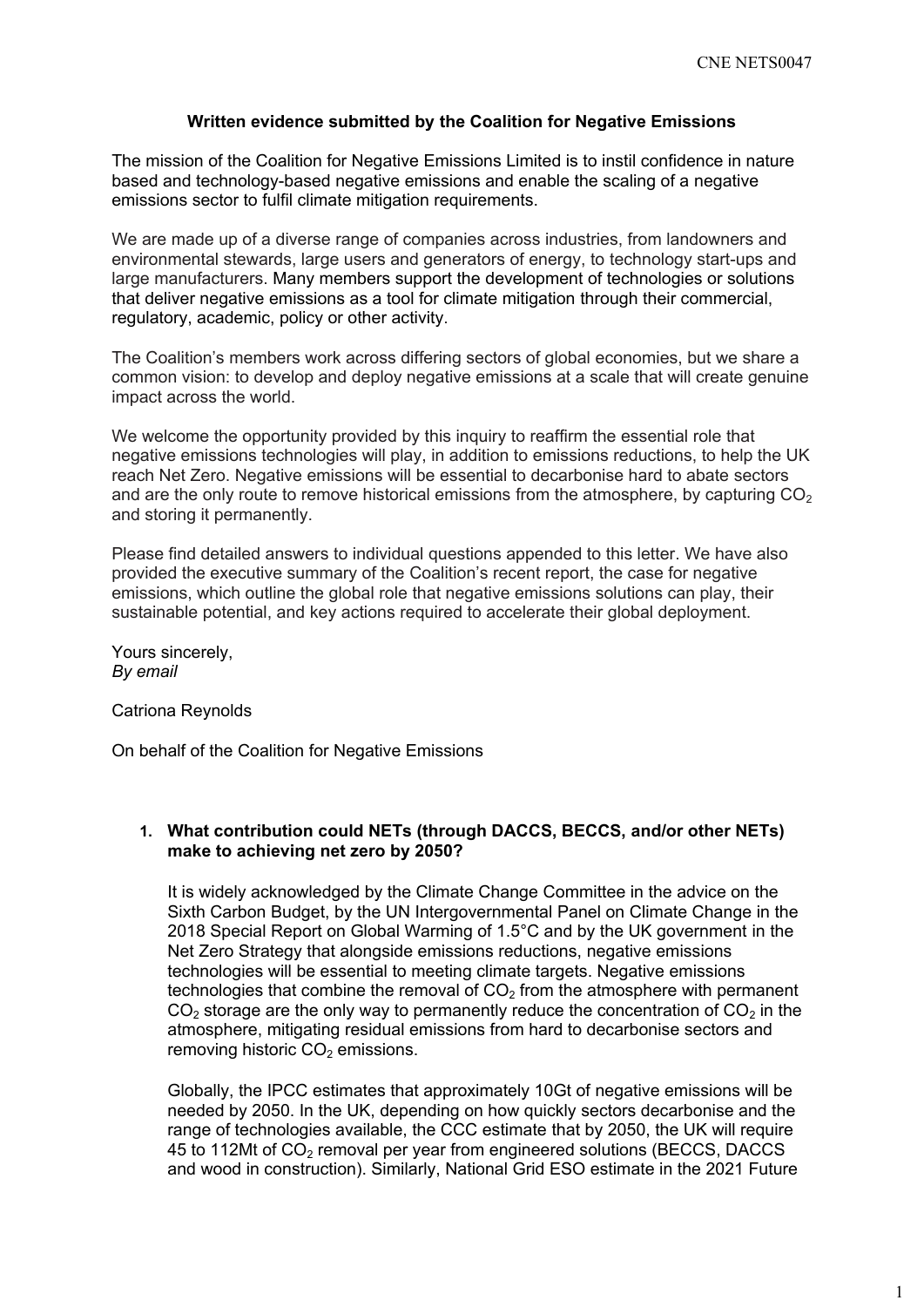of Energy Scenarios that 78 to 93 Mt of  $CO<sub>2</sub>$  removal per year in 2050 from negative emissions solutions. The recent Net Zero Strategy also anticipates that by 2050 52 to 58 Mt of negative emissions per year from BECCS and 18 to 29 Mt of negative emissions per year from DACS.

Beyond direct reductions to atmospheric  $CO<sub>2</sub>$  concentration, the deployment of NETs in the UK will make an important socioeconomic contribution by delivering a 'just transition'. Delivering NETs will require the creation of new industries, skills, and green growth in industrial regions of the UK in support of the government's levelling up agenda. By supporting a new NET sector on comparable timescales to the government's CCUS Cluster Sequencing process and enabling deployment in the 2020s, the UK has a genuine opportunity to lead the world in the development of negative emissions technologies. This will enable the UK to benefit from export opportunities through the development of BECCS and DACS technology, IP, supply chains and a skilled workforce.

#### **2. Which 'hard to decarbonise' sectors could benefit most from NETs, and which should be prioritised?**

Hard to decarbonise sectors are high emitting sectors in which decarbonisation solutions are prohibitively expensive, or where no decarbonisation solution currently exists. While all sectors should continue to seek methods to reduce emissions, negative emissions provide a cross-cutting solution to 'neutralise' the residual emission from multiple sectors such as agriculture, aviation, cement and concrete, chemicals, heavy industry and steel.

However, NETs can also be applied to other sectors. There is increasing interest from the tech and finance sectors to use negative emissions to neutralise their historical emissions. For example, Microsoft has an ambition to be carbon negative by 2030 and to remove all the  $CO<sub>2</sub>$  emitted since the company was founded by 2050. As a first step towards this goal, in 2021 Microsoft procured 1.3 Mt of negative emissions in a world first carbon removal RFP<sup>1</sup>. Corporates looking to neutralise historical emissions or demonstrate leadership through their ESG commitments and by making use of the voluntary carbon market could also be important enablers to scale up the NET sector.

#### **3. At what technological stage are current NETs, and what is the likely timeframe that will allow NETs to be operational at scale in the UK?**

There are a broad range of BECCS, DACS and other negative emissions technologies at varying stages of readiness. BECCS power, energy from waste with CCS and liquid sorbent DACS projects are all part of priority or reserve clusters which are on track to become operational in the mid-2020s, and which are at current TRLs of 7-8.

However, it will be essential to continue to support NETs that are at lower levels of technological readiness to ensure that a broad portfolio of NETs can be advanced ready for large scale deployment in the 2020s, 2030s and beyond. No single NET can meet the negative emissions requirements set out in Q1, so supporting the development of all NETs should remain a priority.

<sup>1</sup> https://blogs.microsoft.com/blog/2021/01/28/one-year-later-the-path-to-carbon-negative-a-progress-report-onour-climate-moonshot/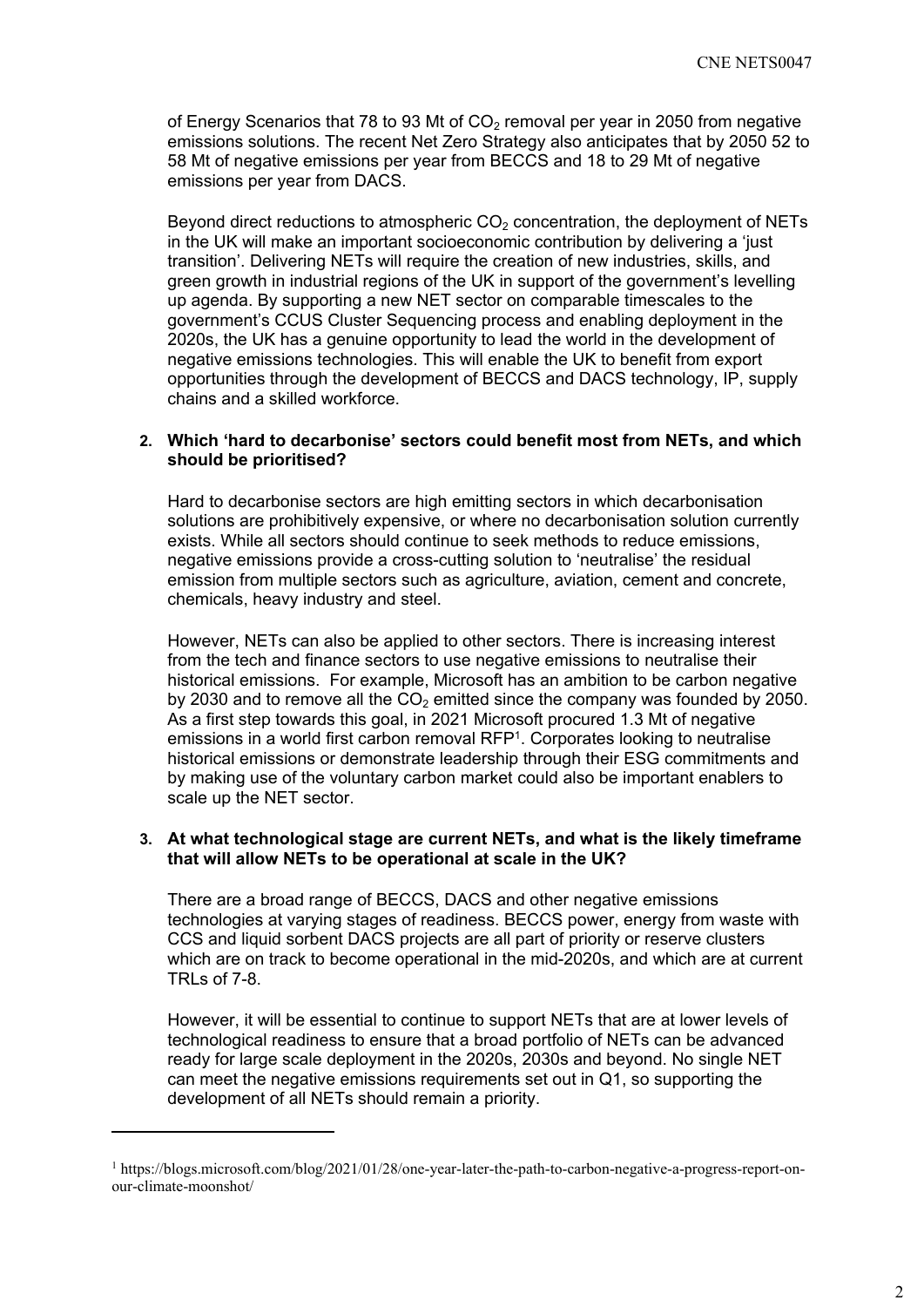## **4. What are, and have been, the barriers to further development of NETs? How can such barriers be overcome?**

The Coalition for Negative Emissions published a report in July 2021<sup>2</sup>, outlining the case for negative emissions and setting out both the key barriers and potential enablers to scaling a NET industry. Today the market faces a 'chicken and egg' situation where supply, demand and intermediation cannot grow individually until they grow collectively. Key challenges identified in the report include:

- In supply, there is limited public consensus on what constitutes quality negative emissions, and how to best intervene to scale.
- In intermediation, limited activity is both a cause and a symptom of a nascent and fragmented market.
- In demand, not all companies and governments are sure of the benefits negative emissions hold for them, how to navigate nuances and what role they should play in driving them if they do.

There are five key areas of action which could help to unlock growth:

- I. Define what constitutes high quality negative emissions
- II. Shape robust, liquid and transparent markets for trading negative emissions credits, and provide supply-side financing for individual projects
- III. Ensure sufficient national commitments to negative emissions (in addition to commitments to emissions reductions) by effective government orchestration and intervention to incentivise supply and obligate demand.
- IV. Agree on a method for transparently tracking and celebrating corporate claims, supported by clear accounting principles and a narrative that highlights the distinct value proposition of negative emissions in addition to emissions reduction. This would enable other companies to follow Microsoft's example
- V. Enable multilateral collaboration and trade that solves the negative emissions challenge globally.

The UK government is taking action to unlock development of NETs by:

- **e** ensuring there is sufficient  $CO<sub>2</sub>$  transport and storage infrastructure that NETs can access, through the Cluster Sequencing process;
- making essential funding available for early stage or lower TRL level NETs through innovation funding and partnerships with academia and industry;
- developing business models which value negative emissions, such as the BECCS power business models published in October 2021 and the expected consultation on other GGR business models in Spring 2022;
- exploring market-based options for supporting NETs, such as inclusion in the UK ETS; and
- providing demand incentives through setting ambitions for deployment, e.g. the ambition for 5Mt of negative emissions by 2030 in the Net Zero Strategy.

## **5. What, if any, are the links and co-benefits to other technological innovations, such as sustainable aviation fuel or sustainability in the energy sector?**

BECCS and DACS are broad technologies which have many potential co-benefits

<sup>2</sup> https://coalitionfornegativeemissions.org/wp-content/uploads/2021/06/The-Case-for-Negative-Emissions-Coalition-for-Negative-Emissions-report-FINAL-2021-06-30.pdf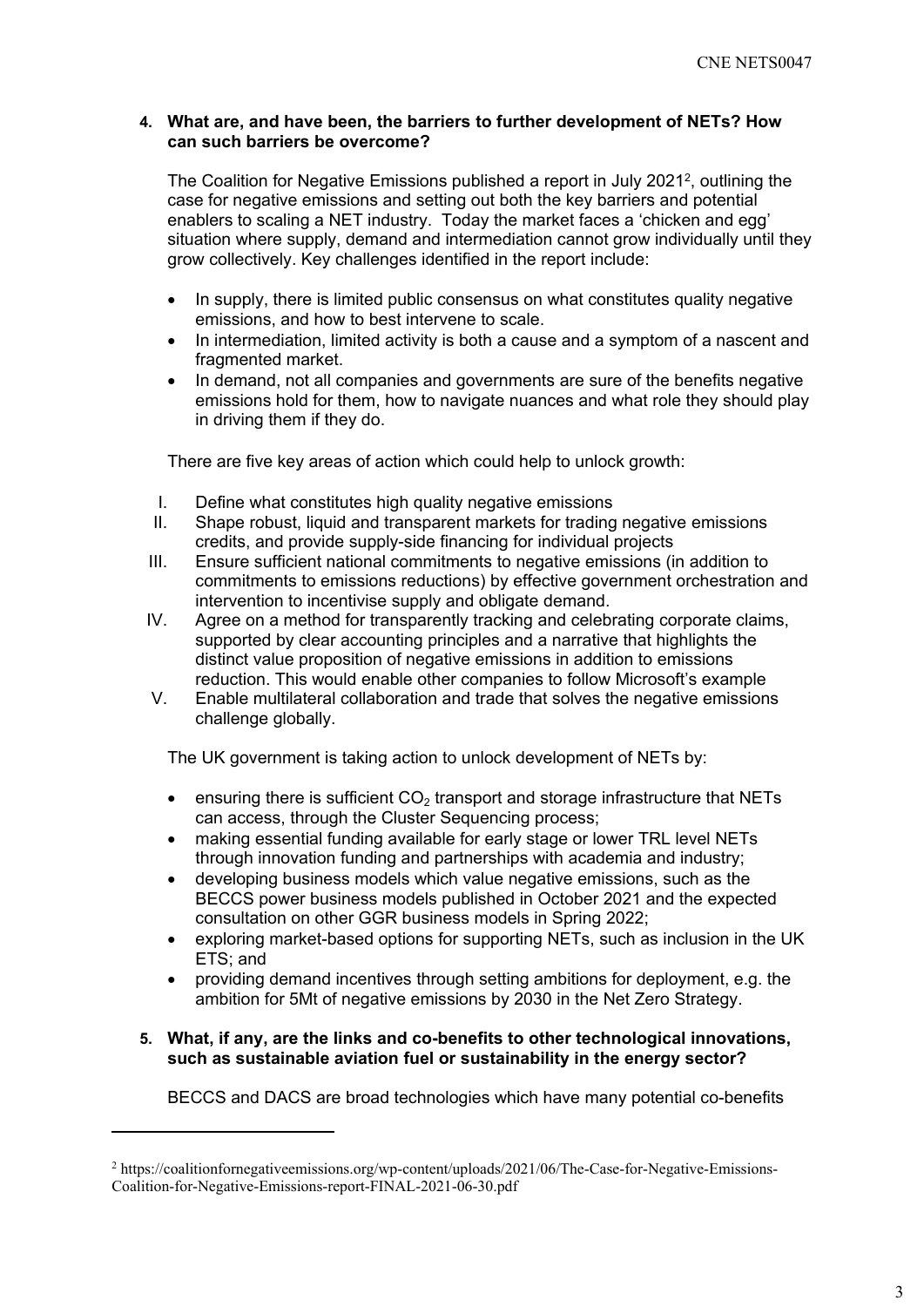and links to other technological innovations.

- Both BECCS and DACS can help support the scale-up of sustainable aviation fuel production in the UK by providing feedstocks for SAF production
- BECCS power can be used to deliver carbon negative baseload power.
- Energy from waste with CCS can be used to decarbonise the waste sector
- As discussed in Q2, NETs can be used to neutralise emissions from any hard to abate sector, and can be applied to remove historical emissions from any sector.

## **6. What are the trade-offs between availability of land and availability of sustainable biomass to make NETs a viable option in and beyond the UK?**

Combining bioenergy with CCS provides an opportunity to maximise the climate benefit of biomass by creating negative emissions as well as other useful by-products including, electricity, hydrogen and fuels, as outlined in the CCC's advice on the Sixth Carbon Budget.

The CCC has set out ambitious targets for deployment of UK biomass, which will require multiple stakeholders to work together to realise. Partnerships across industries will be critical to delivering workable solutions, such as the recently announced partnership between Drax and the National Farmers Union to explore the scale up of UK energy crops<sup>3</sup>. The forthcoming Interim Bioenergy Strategy from BEIS will outline some of the key considerations policy and industry stakeholders to take forwards.

It is critical that the solutions used to produce negative emissions are environmentally and economically sustainable. As noted in the Government's Net Zero Strategy, the UK's biomass sustainability criteria is among the most stringent in the world. It ensures all biomass feedstock, regardless of where it is sourced from, is in compliance with the UK Timber Regulation, Forest Europe sustainable forest management criteria, and other environmental and climate regulations. This includes assurance of replanting after harvest, maintenance of overall forest health and productivity, maintenance of biodiversity and wildlife habitat, protection of soil and water quality, and more. Further, the criteria ensures strict limits on supply chain emissions.

The Coalition has assessed the global sustainable potential of BECCS, DACS and natural climate solutions using strict sustainability filters to minimise impacts on biodiversity, water supplies and other sensitive natural capital, and ensure no land use change. Our conservative estimate using this stringent sustainability filter, is that BECCS can provide 2 to 4 Gt of  $CO<sub>2</sub>$  removals per year<sup>4</sup>, using agricultural residues, woody residues and energy crops grown on unused degraded land.

## **7. What are the options for the storage of captured carbon, whether onshore or offshore?**

The UK Storage Appraisal Project estimated the UK's  $CO<sub>2</sub>$  storage capacity at 78 Gt in over 500 potential storage sites located offshore around the UK, mainly in the Southern North Sea, the Central and Northern North Sea, and the East Irish Sea.

<sup>3</sup> https://www.drax.com/press\_release/drax-and-nfu-partner-to-boost-uk-energy-crop-market/

<sup>4</sup> https://coalitionfornegativeemissions.org/wp-content/uploads/2021/06/The-Case-for-Negative-Emissions-Coalition-for-Negative-Emissions-report-FINAL-2021-06-30.pdf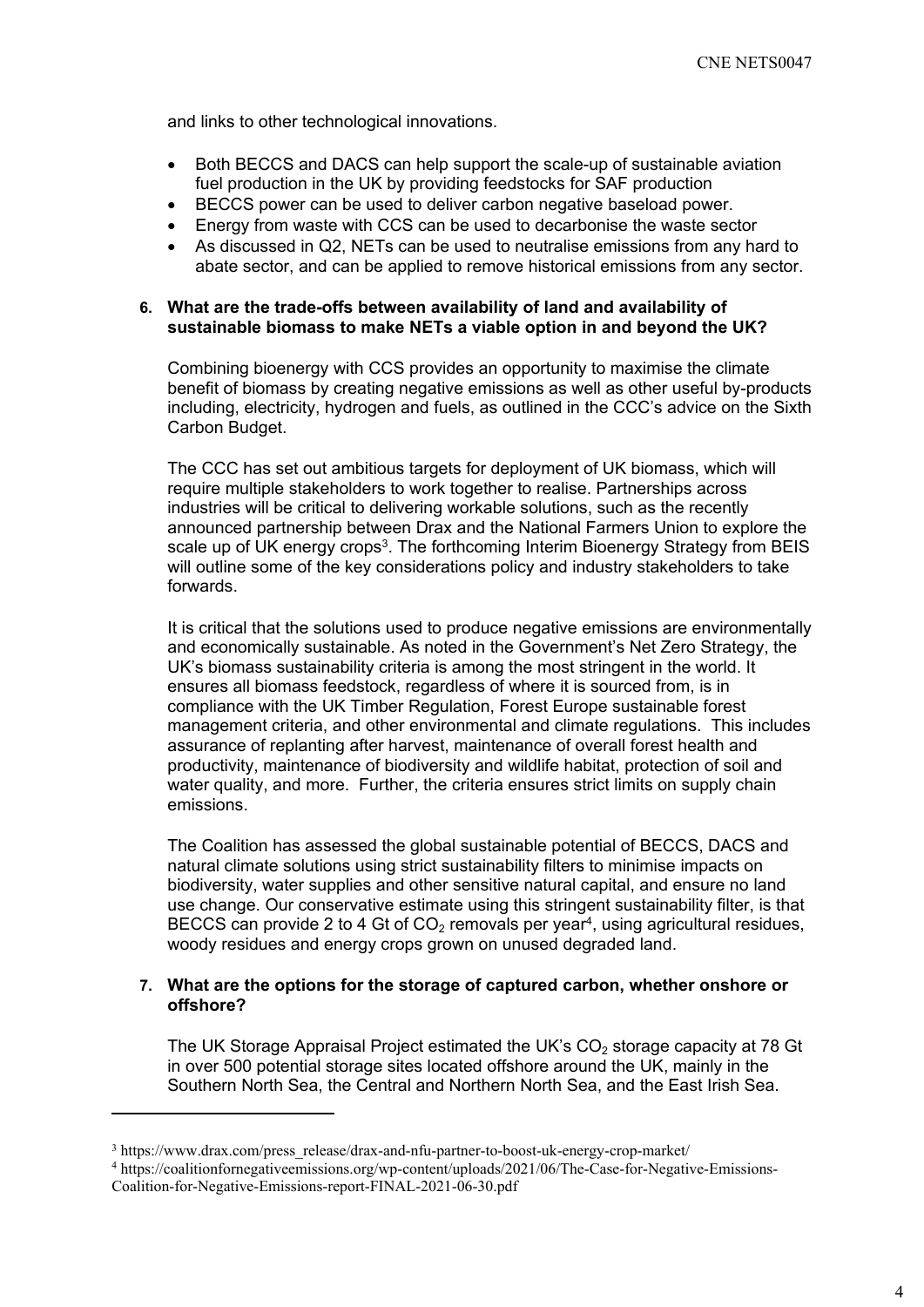Storage sites have been identified offshore, predominantly in saline aquifers, but some depleted oil and gas fields may also be suitable. The geology, rock and fluid characteristics, and structures that are suitable for  $CO<sub>2</sub>$  storage are well understood from decades of subsurface characterisation and exploration in the oil and gas sector. CCUS clusters currently under development as part of the government's Cluster Sequencing Process plan on using both saline aquifer and depleted fields for  $CO<sub>2</sub>$  storage. Information on potential storage sites is available on a public database, CO2Stored<sup>5</sup>, supported by the British Geological Survey and the Crown Estate. The UK has one of the largest storage potentials in Europe, meaning the UK could provide  $CO<sub>2</sub>$  storage as a service to near neighbours with insufficient storage potential. Onshore storage is not being pursued in the UK, as the large storage capacity offshore and long-standing experience of offshore developments from the oil and gas industry make it unlikely onshore resource would need to be utilised.

**8. What other drawbacks for the environment and society would need to be overcome to make NETs operational?**

## **9. Given the proposed role of NETs in climate change modelling, is there a danger of over-reliance on these technologies in net zero strategies?**

The Coalition fully agrees that to limit global warming to 1.5 degrees, it is critical that government and industry prioritise policy interventions and investment in technologies that can deliver emissions reduction over the coming decades. Negative emissions solutions should not be seen as a substitute for these measures.

However, as outlined previously independent analysis from the world's leading climate science bodies, such as the IPCC and CCC, clearly indicates there are a number of industries that are unlikely to achieve the technological breakthroughs required to achieve full decarbonisation by 2050. As a result, we have a high level of confidence that a significant volume of negative emissions solutions will be required to mitigate these emissions.

Therefore, to ensure the scale-up of the UK negative emissions sector occurs at a pace that is both sustainable but also capitalises on the UK's capabilities to be a world-leader in this sector, early intervention from government working with industry to bring forward early projects in the 2020s is essential.

To mitigate concerns around the scope for negative emissions to 'push out' reduction efforts, the Coalition are supportive of having a clearly defined target for deployment of negative emissions in UK, distinct from its broader emissions reduction targets. The UK Government has already taken steps in this regard through its ambition in the Net Zero Strategy to have *at least* 5 million tonnes per year of engineered negative emissions capability (i.e., BECCS and DACS) deployed in the UK by 2030.

#### **10. How should the UK Government support the further development of NETs?**

Targeted interventions the UK could make to realise the opportunities associated with scaling the negative emissions industry in the UK and build a global leadership position include:

 Accelerating the deployment of First of a Kind BECCS and DACS projects in the UK through the provision of bespoke government support packages, subject to

<sup>5</sup> http://www.co2stored.co.uk/home/about\_faq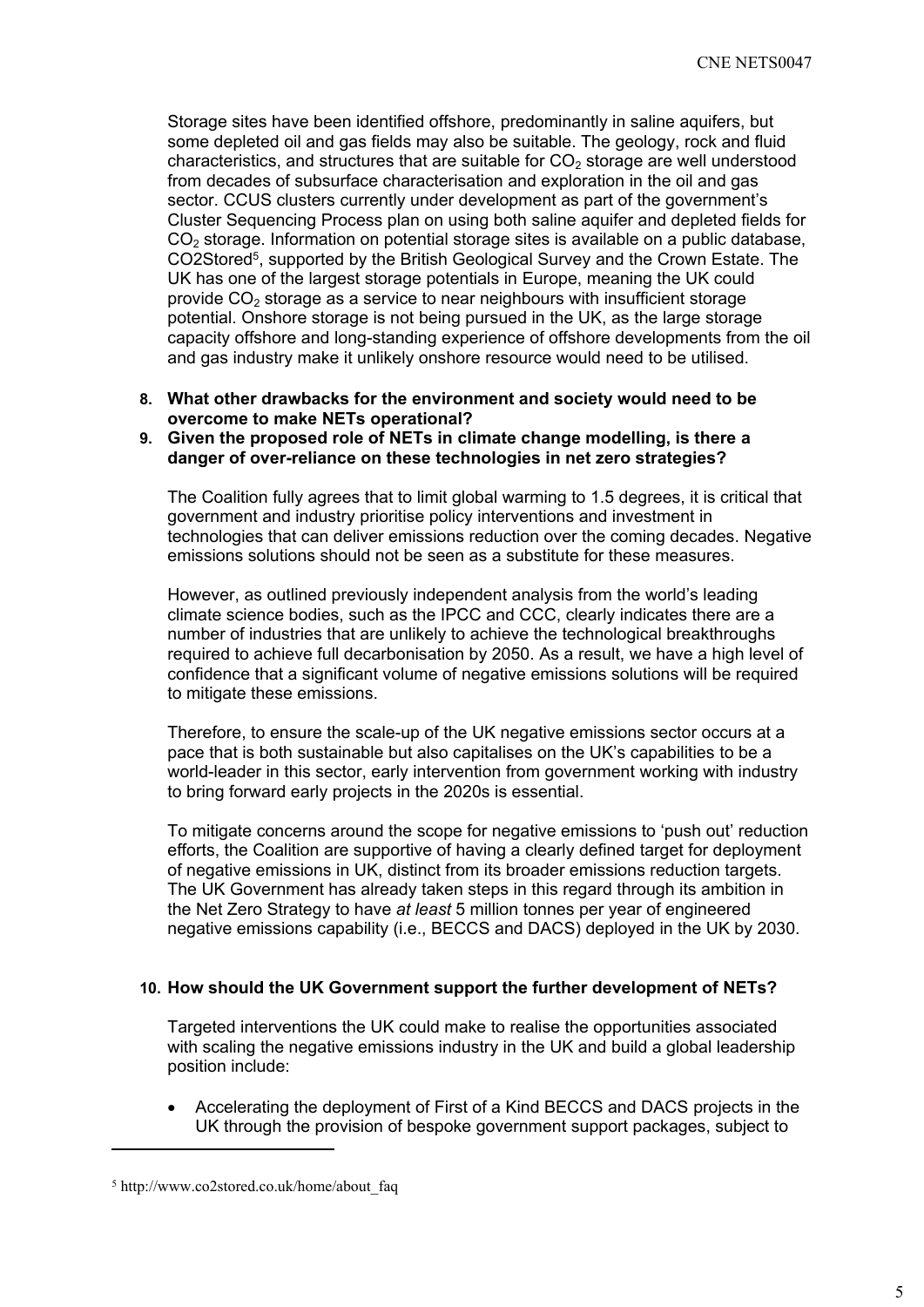demonstrating value for money and sustainability credentials. These could take the form of long-term contracts providing a guaranteed price for abatement, which would reward every tonne of  $CO<sub>2</sub>$  removed from the atmosphere, similar to the support mechanisms currently being considered for other carbon capture technologies.

- Additional innovation funding focused on bringing through cutting-edge negative emissions technologies and solutions, building on the Government's existing £100m 'Direct Air Capture and other Greenhouse Gas Removal technologies' competition.
- Establishing 'low regrets' targets for negative emissions deployment in the UK over the medium to long-term, building on the ambition in the Net Zero Strategy to have *at least* 5 million tonnes of engineered negative emissions deployed in the UK by 2030.
- Accelerating the maturation of the industry in the UK by consulting with industry and stakeholders on the appropriate mechanism to create a large-scale, liquid market for negative emissions that connects producers with organisations in hard-to-abate sectors and minimises intervention from government. As a first step, the Government should publish the call for evidence on including negative emissions in the UK Emissions Trading Scheme, committed to in the Net Zero Strategy, no later than spring 2022.

## **11. What policy changes, if any, are needed to ensure the UK gains a competitive advantage and remains at the cutting edge of this sector?**

Negative emissions are a nascent but rapidly developing industry and there are already examples of early action being taken by other countries to build capability and accelerate scale-up. These include:

- The United States' federal 45Q tax incentive, which awards DAC facilities \$50 per tonne of  $CO<sub>2</sub>$  permanently stored under the ground.
- California's Low Carbon Fuel Standard, which currently awards DAC facilities over \$200 per tonne of  $CO<sub>2</sub>$  permanently stored under the ground.
- The New Zealand Emissions Trading System, which enables forest owners to receive credits for the  $CO<sub>2</sub>$  their forests sequester.

A number of early stage BECCS and DACS projects are also advancing across the globe. For example:

- Stockholm Exergi in Sweden are starting to apply BECCS to their Biomass-fired Värtan CHP. Once applied to the full plant, it is estimated to be able to capture 800,000 tonnes  $CO<sub>2</sub>/year<sup>6</sup>$ .
- Mikawa Power Plant in Japan is retrofitting a 50MW unit power plant with 100% biomass with a  $CO<sub>2</sub>$  capture facility. At full scale it will capture over 180,000 tonnes CO<sub>2</sub>/year<sup>7</sup>.
- Orsted in Demark are exploring ways to support the development of carbon capture and storage at biomass-fired heat and power plants in Denmark<sup>8</sup>. The Amager Resource Center (ARC) is far ahead with an operational pilot plant that is

<sup>6</sup> [https://www.stockholmexergi.se/om-stockholm-exergi/about-stockholm-exergi/negative](https://www.stockholmexergi.se/om-stockholm-exergi/about-stockholm-exergi/negative-emissions/bio-ccs/)[emissions/bio-ccs/](https://www.stockholmexergi.se/om-stockholm-exergi/about-stockholm-exergi/negative-emissions/bio-ccs/)

<sup>7</sup> https://bioenergyinternational.com/heat-power/toshiba-ess-commission-japans-first-large-scale-beccs-plant 8 <https://orsted.com/en/media/newsroom/news/2021/03/569767710474825>